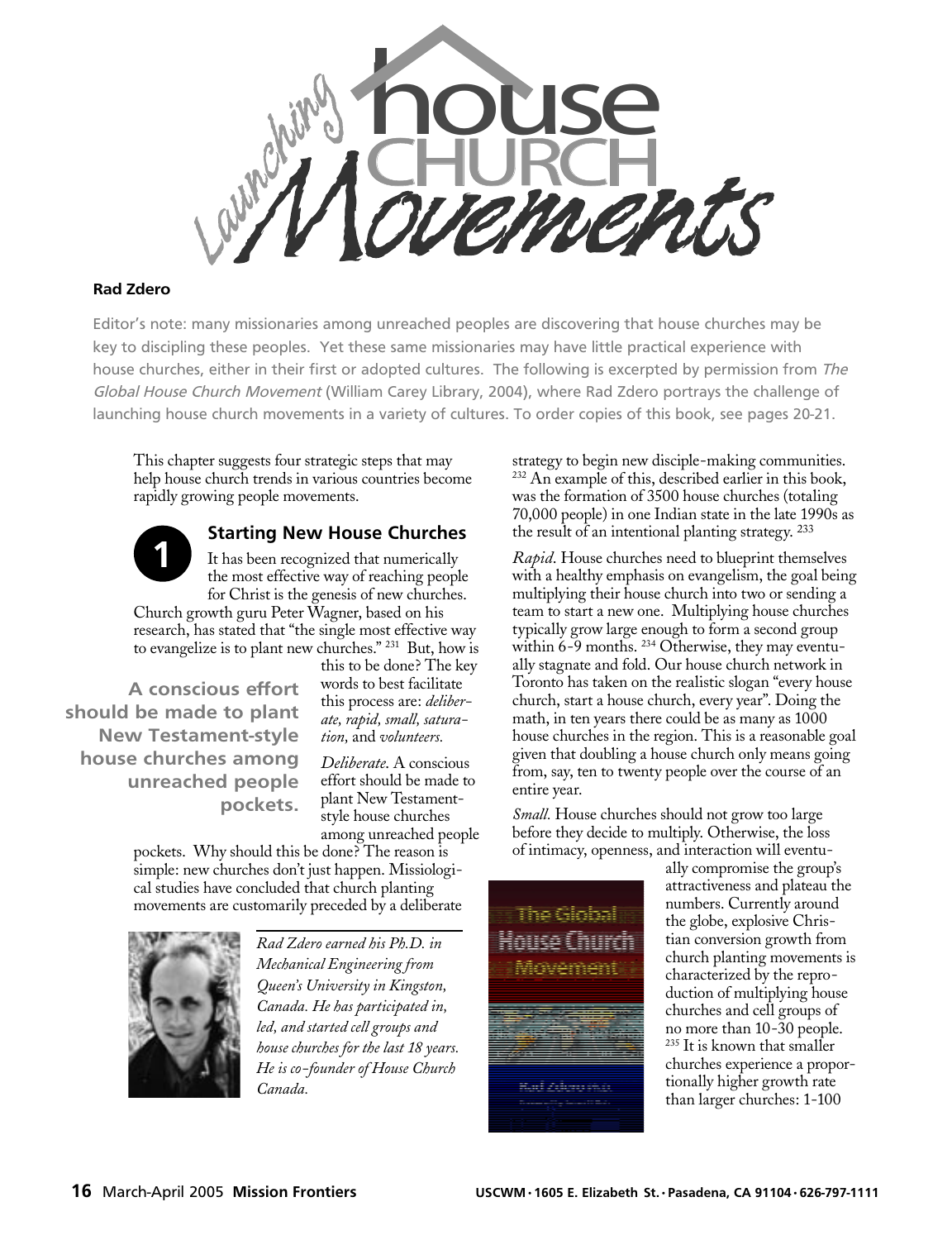member church (63% growth in 5 years), 100-200 (23%), 200-300 (17%), 300-400 (7%), and over 1000 (4%). 236 In other words, churches tend to plateau in numbers as they get larger, making the necessity of continually sending out groups from existing churches to start new ones obvious. Given their mobility, flexibility, simplicity, and low cost, small house churches are the most strategic choice in reaching the masses.

*Saturation-Focused.* Every neighbourhood, apartment complex, work setting, and educational institute should be considered as a potential area for a new house church. Conventional churches are not able to penetrate into many segments of society, necessitating a restructuring and re-strategizing towards a more mobile and flexible approach that can do the job. Specifically, the idea gaining attention among mission organizations and missiologists is the planting of a church for every 500 to 1000 people so that as many people as possible will have a Christian community nearby.<sup>237</sup>

*Volunteer-Led.* The weight of responsibility and leadership for emerging house church movements should be placed squarely on the shoulders of grassroots volunteers, or so-called lay people. Traditional approaches to church planting and missionary work have always employed, quite literally, the services of the professionally trained. However, current research shows that the extent to which rapid church plant-

ing movements are birthed depends on the degree to which indigenous non-professionals are encouraged, trained, and released.238 Professionals — although having a real role as coaches and strategists and mobile overseers of house church networks — need to give way to a new wave of volunteer Christian leaders from the grassroots.

Conscientiously implementing these ingredients builds momentum in exposing more and more people to Christ in the context of house church as well as developing subsequent generations of leaders.



## **House Church Networks**

As more home churches emerge,

they will need to become part of citywide networks if the momentum is to increase further on local, regional, and national levels.

*Ways of Linking.* The way these networks function practically was addressed in detail in the previous chapter. But, to recap briefly, there are five concrete ways house churches can be interlocked into a tight web: occasional citywide gatherings of all house churches; house-to-house meeting patterns; monthly leadership training of house church leaders; traveling apostolic coaching of a network; and multiplying networks of networks of house churches.

*Biblical Reasons.* As detailed in Chapter 3, "Church, First-Century Style", we saw that house churches of the first century were not an ocean of little groups scattered across the vast reaches of the Roman Empire. There were mechanisms that connected them together into a movement that outlived the very empire that soon would seek to contain its growth. The specific strands used to weave the web of this fledgling movement were mobile apostolic workers who brought vision and instruction to the churches, as well as house-to-house meeting patterns and citywide gatherings that brought into reality the truth of the unity of the body of Christ….

*Concerns of Independent House Churches.* To some involved in home churches, this idea (of clustering house churches) is tantamount to heresy because of their strong theological conviction regarding the



autonomy of each house church. So, any attempt to build a web of house churches working together, on whatever level, will be viewed with suspicion. For some, another factor may be the hurt experienced at the hands of traditional church leadership that was too controlling. However, as argued both from a pragmatic and biblical perspective, some sort of connectivity needs to be present. Consequently, those of us called to this work need to use our own common sense and lessons from the practice of the early church by implementing house church networks that will form the fabric for the emergence of full-fledged movements in successive generations.



# **The Role of Traditional Local Churches**

This author proposes that more traditional congregations — which use the "cathedral" model of a special man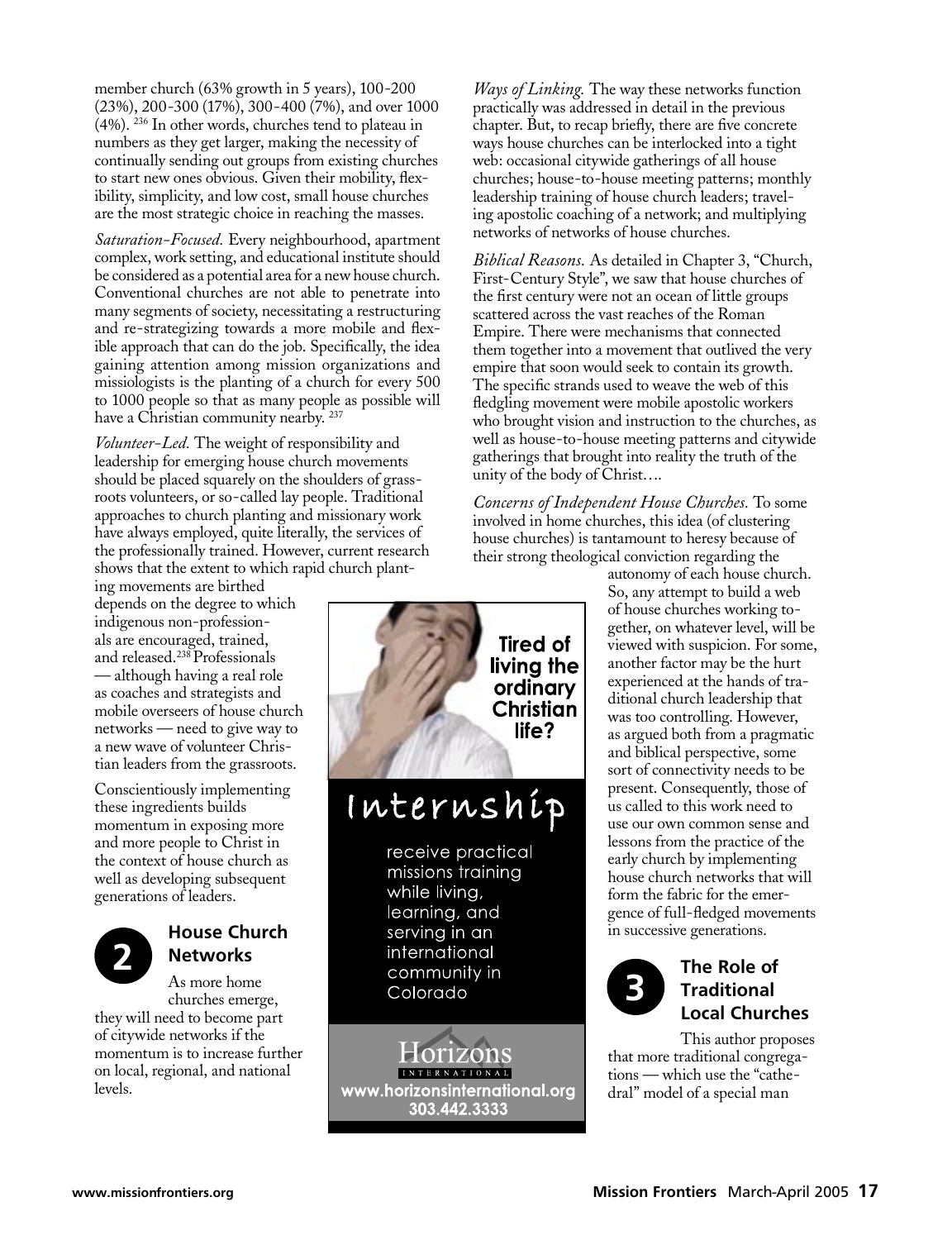performing a special service in a special building — can still have a role in the emergence of house church movements. I am personally aware of traditional churches that have already taken the following steps.

### **COMPARISON CHART OF CHURCH MODELS**

The chart contrasts the three classic models of church prevalent today: Traditional Church, Cell Church, and New Testament-style House Churches.

|                               | TRADITIONAL<br><b>CHURCH</b>                    | CFLL.<br>CHURCH                                                | <b>HOUSE</b><br><b>CHURCHES</b>                       |
|-------------------------------|-------------------------------------------------|----------------------------------------------------------------|-------------------------------------------------------|
| Organizational<br>Principle   | Church WITH<br>small groups                     | Church $OF$<br>small groups                                    | Church IS<br>small groups                             |
| Organizational<br>Diagram     | Hub                                             | Hub and Spokes                                                 | <b>Network</b>                                        |
|                               | Black Circle =<br>Large Group                   | $Black Dots =$<br><b>Small Groups</b>                          | Black Dots $=$<br>House<br>Churches                   |
| <b>Size</b><br>of Meetings    | Large Group<br>with some<br><b>Small Groups</b> | Equal Emphasis<br>on both Large<br>and Small<br>Groups         | Small Groups:<br>Primary<br>HC Network:<br>Supplement |
| Format<br>of Meetings         | Programmed<br>Ritual and<br>Passive<br>Audience | Large Group:<br>Programmed<br>Small Group:<br>Open             | Open:<br>Participatory<br>and Interactive             |
| <b>Purpose</b><br>of Meetings | One-man show                                    | Large Group:<br>One-Man Show<br>Small Group:<br>Mutual Benefit | Mutual Benefit                                        |

*Commissioning House Church Missionaries.*  Although many in the conventional churches likely will never make the emotional and intellectual paradigm shift to house church networks, they can, however, fully release and support those who have made that leap to go out and start them. In other words, conventional churches that are missionminded and want to plant churches should give serious consideration to planting fully functioning and self-sustaining house church networks. This may scare some churches and pastors who don't want to let go of capable people. However, rather than viewing this as a loss, it makes a world of difference if it is seen as a viable missionary endeavor to grow the kingdom. A local congregation may, in fact, choose to adopt house church planters and financially support them the same way they already buttress more traditional missionaries and para-church workers.

*Transitioning to a House Church Network.* There are some conventional congregations that will be able to make the transition as an entire community towards selling the building and reorganizing as a house church network. This will free up their resources and time to help the poor, support missions work overseas, help mobile house church planters, and develop local leadership. There are some that have made such a jump.

But, it is unlikely that very traditional churches will make such a shift all at once, if at all. It may require some intermediate steps.

For congregations that really don't have any experience with small groups, this may involve simply beginning to develop a strong small groups ministry over a number of years that primarily involves people already in that church. For those with a mature small groups ministry, this may involve taking the next step of shifting these small groups towards being evangelistic cell groups, which often can begin to look more and more like house churches. For those local congregations that are cell-based churches with an equal emphasis on home cell groups and Sunday morning celebrations, the final step may be to drop the building and programs and reorganize as a tight network of house churches.

This shift along the spectrum can be described as occurring from "church *with* small groups" to "church *of* small groups" to the more biblical and strategic principle that "church *is* small groups". Each of these steps can move the local Body of Christ into a more functional unity as a citywide church as practiced in the first three centuries.



## **The Role of Denominations and Missions Groups**

Although I believe denominations are in no way God's best for the Body of Christ — rather, the citywide or regional church was the apostolic New Testament pattern — we need to work with what we have at the present time in order to usher in long-term changes. So, the entire people of God need to get behind house churches in one way or another for a movement to really explode in Western nations as they are in most other parts of the world.

As mentioned in Chapter 4, there are currently some denominations and missions groups that are supporting house church planting efforts, such as the Southern Baptist Convention, Dove Christian Fellowship International, The Free Methodist Church in Canada, The Foursquare Gospel Church of Canada, and the Navigators of Canada. These organizations are having a role to play in initiating and undergirding house church movements.